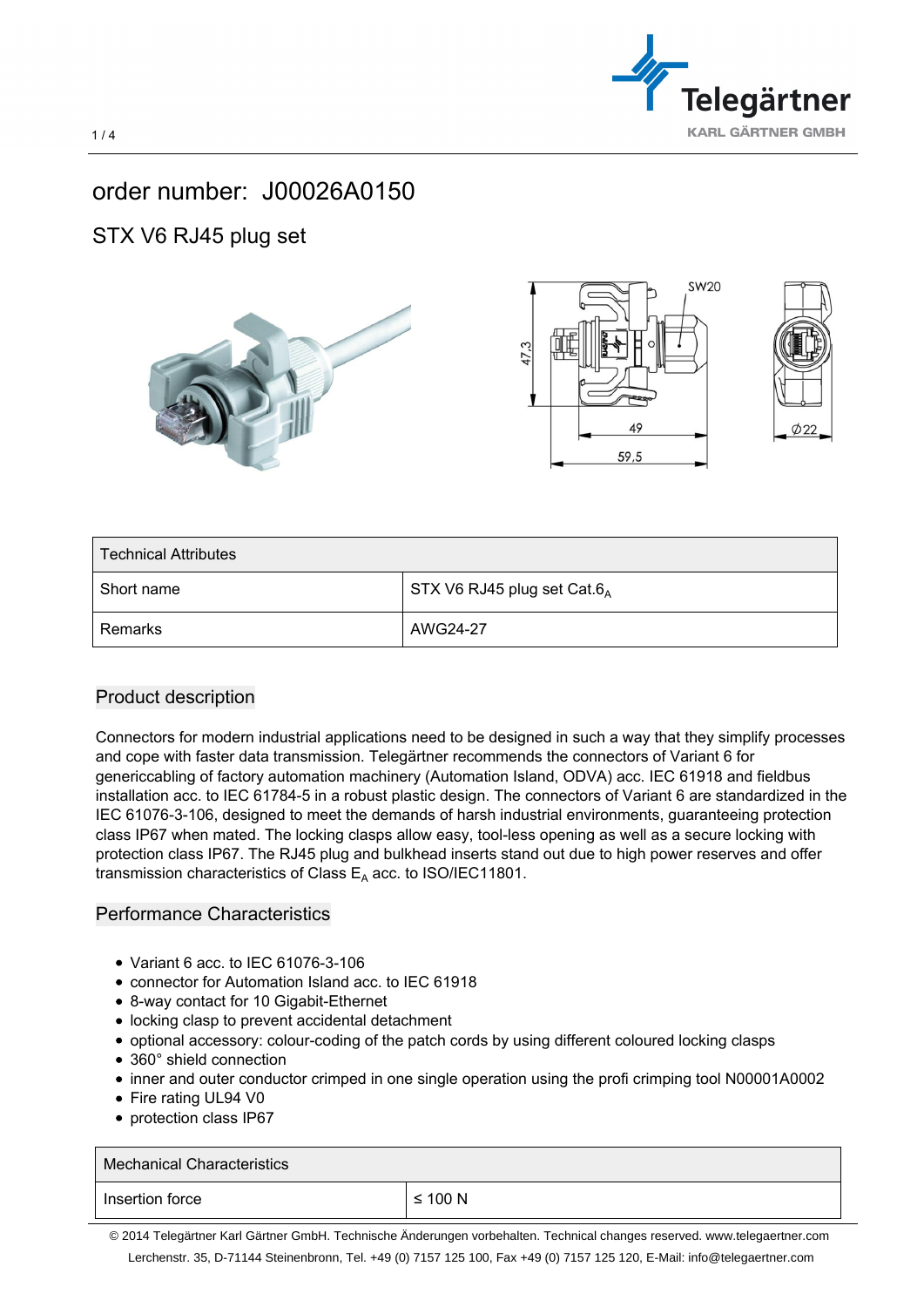

| Durability (mating cycles)                                    | $\geq 750$                         |
|---------------------------------------------------------------|------------------------------------|
| Material: contacts                                            | Phosphor Bronze                    |
| Material: contact finish                                      | Ni2.54Au0.8                        |
| Material: housing                                             | <b>PA6 UL94 V0</b>                 |
| Material: cable gland                                         | <b>PA6 UL94 V0</b>                 |
| Material: connector housing                                   | PC UL94 V0                         |
| Material: seal                                                | <b>CR Neoprene</b>                 |
| Material: O-ring                                              | HNBR 70 Shore A                    |
| Material: shielding housing                                   | 0.5 mm brass, 2 µm Ni              |
| <b>Mating Requirements Cu-Conductor</b><br>diameter: solid    | Ø 0.36 - 0.51 mm (AWG27/1-24/1)    |
| <b>Mating Requirements Cu-Conductor</b><br>diameter: stranded | Ø 0.46 - 0.61 mm (AWG27/7-24/7)    |
| <b>Mating Requirements: Displacement</b><br>Contact           |                                    |
| Mating Requirements: core diameter                            | Ø 0.85 - 1.02 mm                   |
| Mating Requirements: overall cable<br>diameter                | Ø 5.5 - 6.2 mm                     |
| Material: protective cap                                      |                                    |
| Matrial:                                                      |                                    |
| Material: jack housing                                        |                                    |
| Material: contact (finish)                                    | min. 0.8 µm Au on 2.54 µm Ni       |
| Material: shield                                              | 0.5 mm brass, 2 µm Ni              |
| Cu-Conductor diameter: solid                                  | 0.40 - 0.51 mm AWG 26/1 - AWG 24/1 |
| Cu-Conductor diameter: stranded                               | 0.46 - 0.61 mm AWG 27/7 - AWG 24/7 |
| <b>Core Diameter</b>                                          | $0.85 - 1.05$ mm                   |
| Cable diameter                                                | $5.0 - 7.3$ mm                     |
| Reusable IDC for AWG 22/1                                     |                                    |
| Reusable IDC for AWG 22/7                                     |                                    |
| Reusable IDC für AWG 23/1 - AWG 26/1                          |                                    |
| Reusable IDC for AWG 24/7 - AWG 26/7                          |                                    |

© 2014 Telegärtner Karl Gärtner GmbH. Technische Änderungen vorbehalten. Technical changes reserved. www.telegaertner.com Lerchenstr. 35, D-71144 Steinenbronn, Tel. +49 (0) 7157 125 100, Fax +49 (0) 7157 125 120, E-Mail: info@telegaertner.com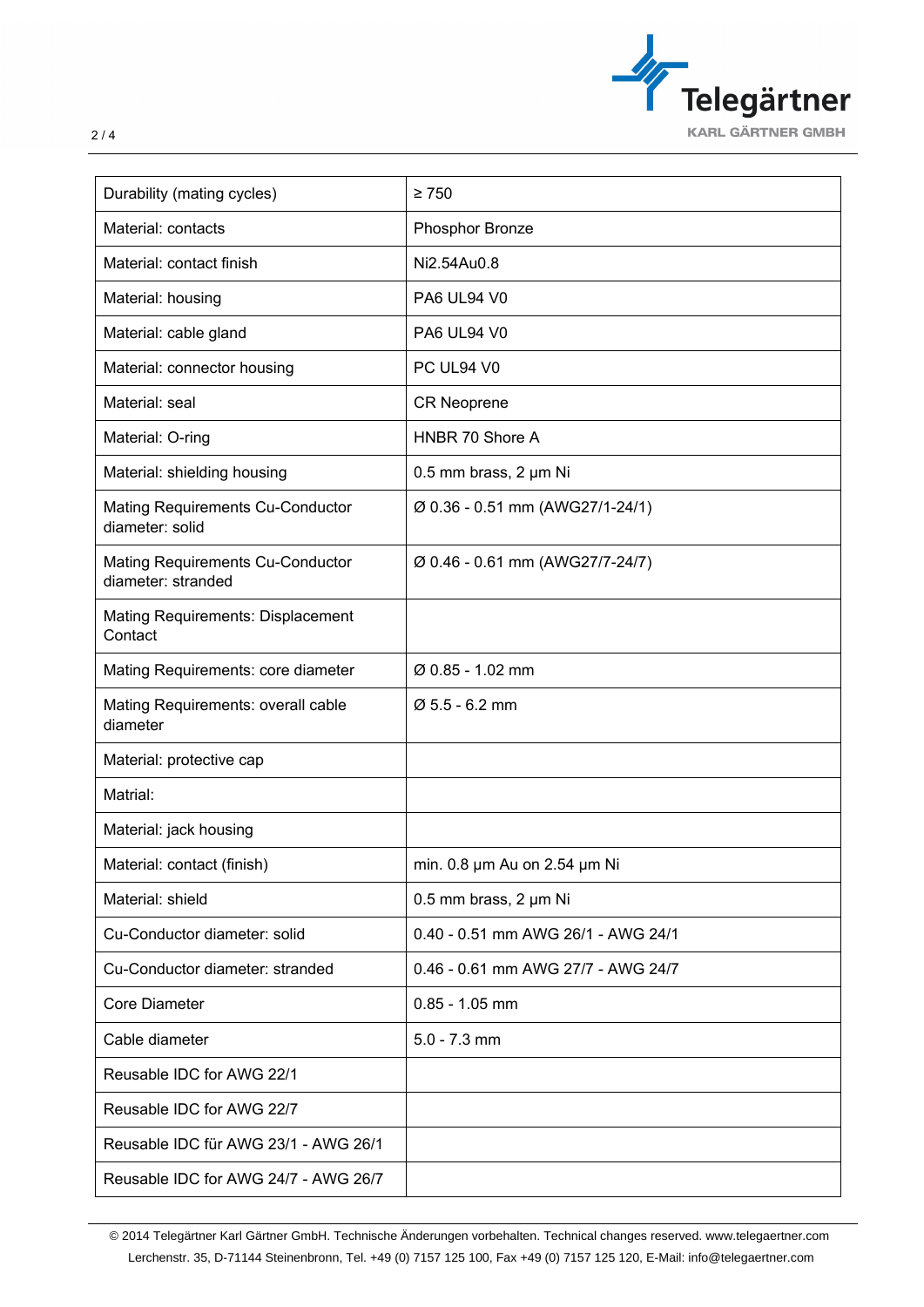

| <b>Climatic Characteristics</b>                                        |           |
|------------------------------------------------------------------------|-----------|
| Tested / classified in accordance with DIN<br><sup>1</sup> IEC 60068-1 | 25/070/21 |

| <b>Electrical Characteristics</b> |                                   |
|-----------------------------------|-----------------------------------|
| Contact resistance                | $≤$ 20 mΩ                         |
| Insulation resistance             | $\geq 500$ MQ                     |
| Voltage proof: contact-contact    | $\geq 1000$ V                     |
| Voltage proof: contact-shield     | $\geq$ 1500 V                     |
| Working current at 50° C          | 1 A                               |
| Interference proof                | EN50082-2                         |
| <b>Emission proof</b>             | EN50081-2                         |
| Current carrying capacity at 50°C | 1 A                               |
| PoE according to IEEE802.3af      | Adequate for Power over Ethernet+ |

| <b>Standards</b>                                          |                                                                                                                                                                              |
|-----------------------------------------------------------|------------------------------------------------------------------------------------------------------------------------------------------------------------------------------|
| IEC 61076-3-106 Variant 6                                 | Connector for electronic equipments part 3 - 106: 8-way<br>connectors for industrial requirements                                                                            |
| IEC 60529                                                 | Degree of protection by housing (IP code)                                                                                                                                    |
| DIN EN 60603-7-5                                          | Connector for electronic equipments part 7-5: detail<br>specification for 8-way shielded, free and fixed connectors, for<br>data transmission with frequencies up to 250 MHz |
| Generic cabling systems                                   | ISO/IEC 11801; EN 50173-1; ISO/IEC 24702; IEC 61918                                                                                                                          |
| Connectors                                                | IEC 60603-7-51; IEC 61076-3-106                                                                                                                                              |
| Degrees of protection provided by<br>enclosures (IP code) | IEC 60529                                                                                                                                                                    |

| <b>Transmission Characteristics</b>      |                                |  |
|------------------------------------------|--------------------------------|--|
| Category                                 | Cat.6 acc. to DIN EN 60603-7-5 |  |
| 10 Gigabit Ethernet acc. to IEEE 802.3an | fulfilled                      |  |
| Category $6_A$ (Component)               | ISO/IEC 11801, DIN EN 50173-1  |  |
| Class $E_A$ (Permanent Link)             | ISO/IEC 11801, DIN EN 50173-1  |  |

© 2014 Telegärtner Karl Gärtner GmbH. Technische Änderungen vorbehalten. Technical changes reserved. www.telegaertner.com Lerchenstr. 35, D-71144 Steinenbronn, Tel. +49 (0) 7157 125 100, Fax +49 (0) 7157 125 120, E-Mail: info@telegaertner.com

Г